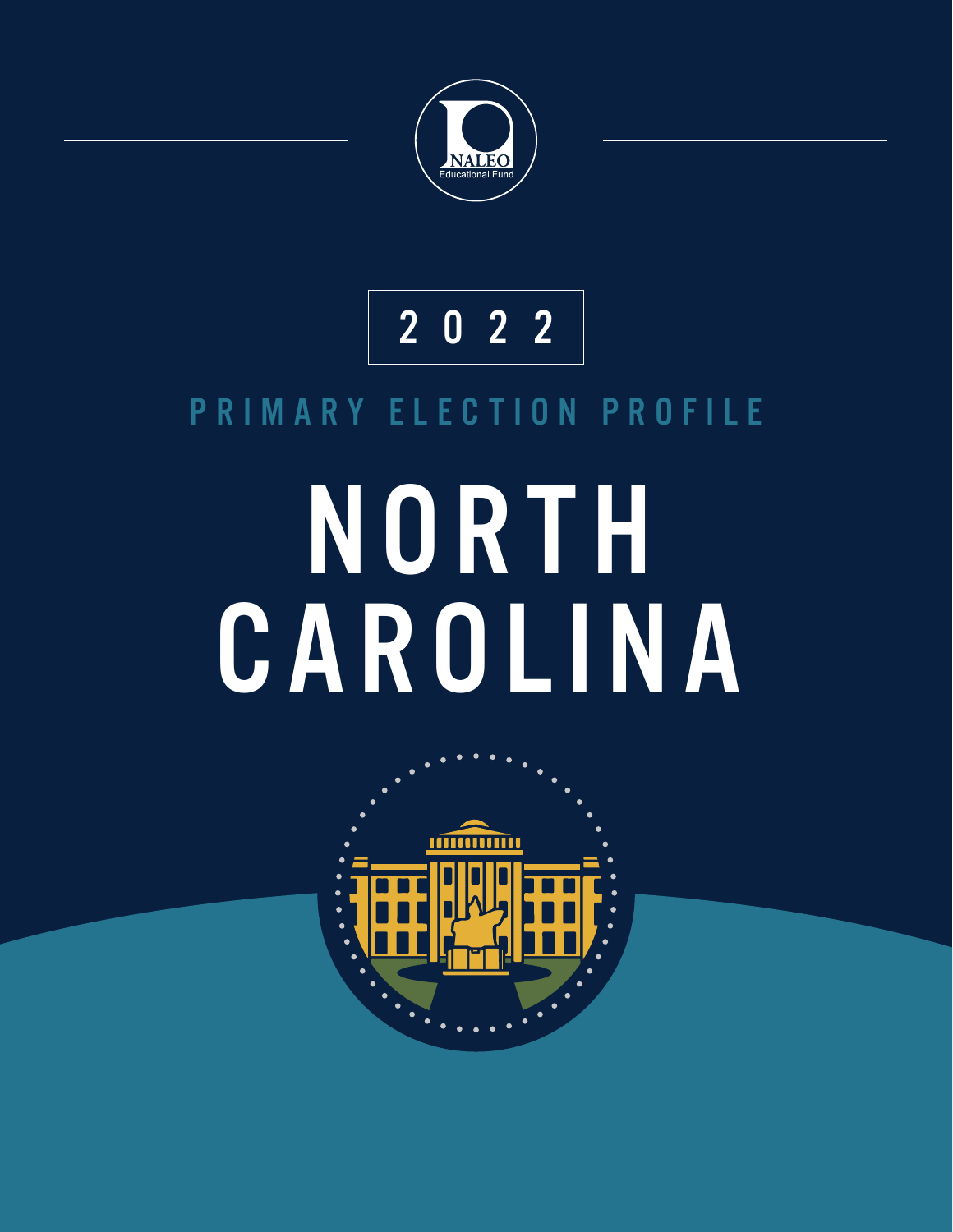### ELECTION DAY: TUESDAY, MAY 17, 2022

PROJECTED LATINO VOTE FOR NOVEMBER 2022: 103,000

## TOTAL POPULATION (2020): 10,43

# LATINO POPULATION (2020): 1,118,596



The landscape for North Carolina's 2022 midterm primary and November elections includes several policy and political developments that could affect Latino participation and political progress in the state. The North Carolina elections will be the first to occur after the reapportionment that followed Census 2020, where the state gained one congressional seat in part due to Latino population growth. North Carolina has also made several efforts to impose restrictive photo identification requirements for voting, but as of this writing, court rulings have prevented the requirements from going into effect for the 2022 primary. Additionally, the open-seat race in North Carolina's U.S. Senate election is relatively competitive, and Latinos could play an important role in the contest.

### REDISTRICTING

North Carolina has a long history of redistricting that discriminates against Black voters, followed by litigation against the state. In 2021, this pattern repeated itself. The Southern Coalition for Social Justice and several civic organizations challenged the lines drawn by the legislature, claiming that they diminished Black voting strength and violated several provisions of the North Carolina State Constitution. As a result of this litigation, the North Carolina Supreme Court postponed the state's primary from March 8 to May 17. The Court also ordered the state legislature to enact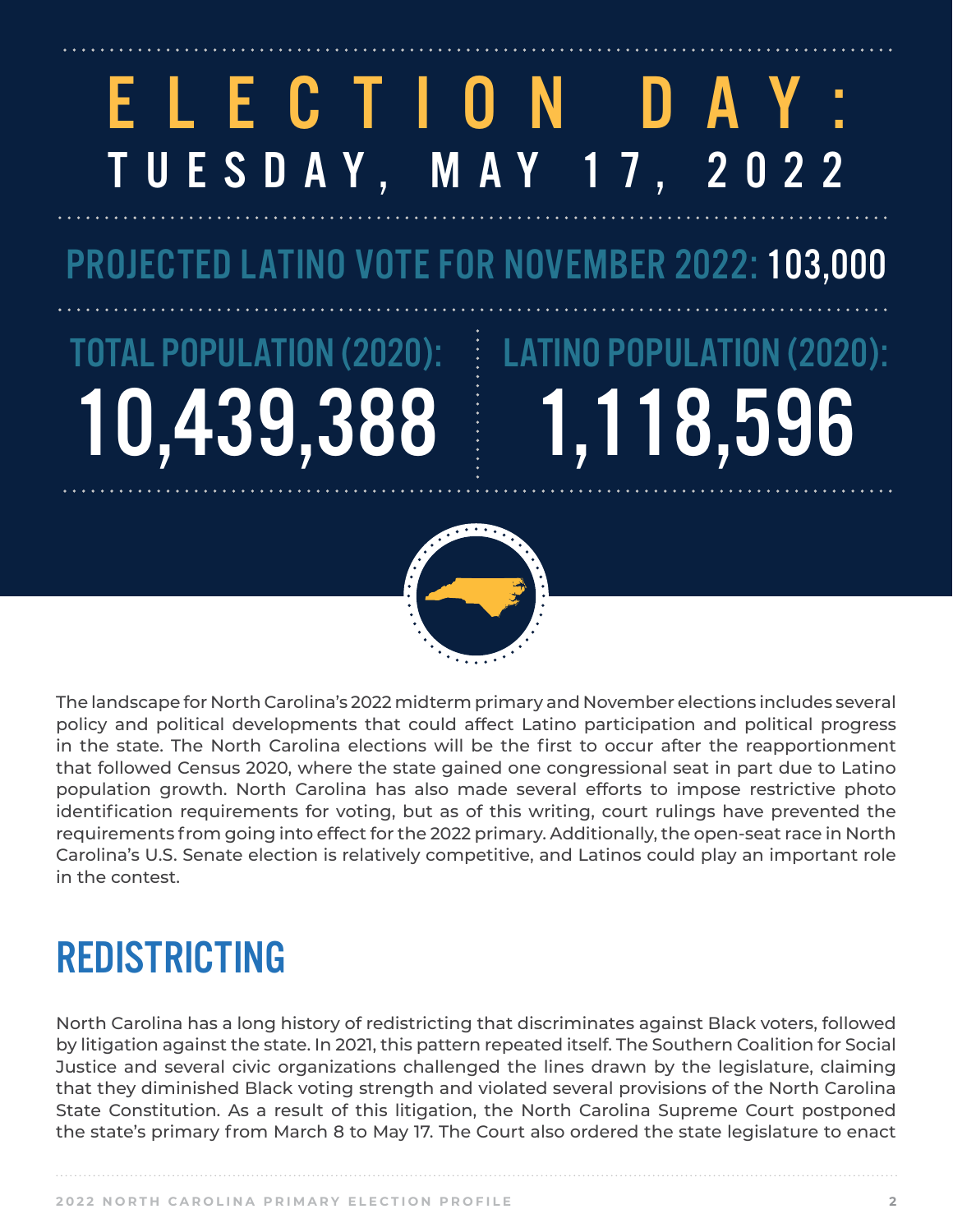remedial district plans and submit them to a lower court for approval. The lower court approved the legislature's state legislative remedial plans and a congressional plan drawn by three former North Carolina jurists. The state legislature unsuccessfully appealed to the U.S. Supreme Court to challenge this congressional plan, thus leaving the lines approved by the lower court in effect for Election 2022.

### RESTRICTIVE PHOTO ID REQUIREMENTS

In 2013, the North Carolina legislature enacted a measure that placed draconian restrictions on voting and registration, including voter identification requirements. The legislation was enacted in the wake of the U.S. Supreme Court's *Shelby County v. Holder* decision, which weakened the federal Voting Rights Act provision that would have required North Carolina and other states with a history of voter discrimination to obtain federal approval for voting changes. Civil rights groups challenged the law, and a federal appeals court invalidated it, noting that the "new provisions target African Americans with almost surgical precision…". In 2018, the North Carolina legislature attempted to craft a measure that would survive a court challenge. The legislature submitted a ballot measure for voter approval that amended the state's constitution to impose somewhat less restrictive photo identification requirements for in-person voting. After voters passed the measure, the state legislature enacted SB 824 to implement those requirements. Voting rights and other organizations challenged the amendment and the legislation in court, claiming it discriminated against Black and American Indian voters. In September 2021, a state court struck down SB 824 on the grounds that it was motivated, in part, by an unconstitutional intent to target Black voters. While the North Carolina Supreme Court has agreed to hear an appeal of this ruling, the SB 824 requirements will not be in effect for the state's May primary.

### CONGRESSIONAL RACES

With the retirement of incumbent U.S. Senator Richard Burr (R), North Carolina's Senate race will be an open seat contest. In the Democratic primary, political observers believe that former State Supreme Court Justice Cheri Beasley is the frontrunner and will likely face the winner of the Republican primary in November. The most competitive candidates in the Republican primary include U.S. Representative Ted Budd, veteran Army intelligence officer Marjorie Eastman, former North Carolina Governor Pat McCrory, and former U.S. Representative Mark Walker. The control of the U.S. Senate is at stake in Election 2022, and both parties have targeted this seat. With a potentially close November contest, Latino voters could play a key role in determining the outcome of this race.

Latino Candidates in the Congressional Primary: In North Carolina's 6th Congressional District, accounting analyst Laura Pichardo is facing a tough contest amid a crowded field of candidates in the Republican primary. The primary victor will have difficulty unseating Democratic incumbent U.S. Rep. Kathy Manning in the general election.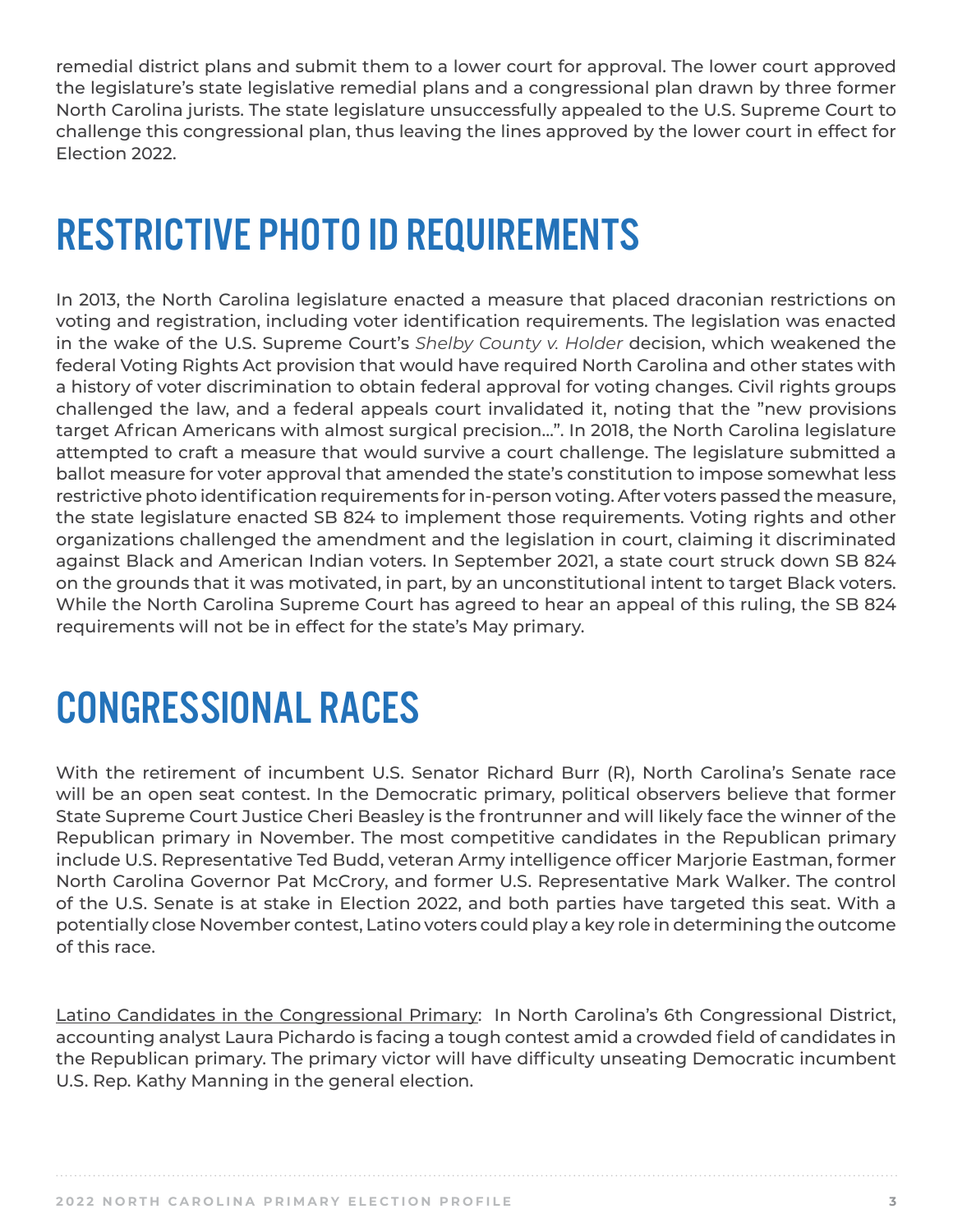In North Carolina's 9th Congressional District, Jennyfer Bucardo and business owner Francisco Rios will have an uphill battle in their Republican primary battle to unseat incumbent U.S. Rep. Richard Hudson, who is also favored to win the general election.

In North Carolina's 11th Congressional District, entrepreneur Marco Gutierrez is facing a difficult contest among a crowded field of contenders in the Democratic primary. The victor in the race will face the winner of the Republican primary, where several contenders are attempting to unseat incumbent U.S. Rep. Madison Cawthorn.

### NORTH CAROLINA LATINO VOTER PROJECTION FOR ELECTION 2022

NALEO Educational Fund projects that more than 100,000 North Carolina Latinos will cast ballots in the 2022 midterm elections in November. Our projection is based on trends in voter turnout in the past three midterm congressional elections. Between 2014 and 2018, there was a dramatic increase of 96.2 percent in turnout. As described in more detail in NALEO Educational Fund's **[2022 Latino Vote Projections](https://naleo.org/wp-content/uploads/2022/02/2_17_2022_-_NEF_Release_-_Latino_-_Vote_Projections_Release_-_Final.pdf)**, several factors may have contributed to this increase, including the political dialogue around issues like the migrant caravan crisis along the border, a rise in anti-Latino measures, and comments about immigrants from then-President Trump. Therefore, considering the trends in the past three midterm elections, we project the North Carolina Latino vote in November 2022 to mirror 2018 turnout and represent a 94.3 percent increase from 2014.



### NORTH CAROLINA

| <b>I ATINO</b><br><b>PROJECTED LATINO</b><br><b>VOTE 2018</b><br><b>VOTE 2022</b> |         | $\therefore$ % CHANGE RETWEEN $\therefore$ LATINO VOTE $\therefore$ % CHANGE RETWEEN<br>2018 AND 2022 | 2014   | 2014 AND 2022 |  |
|-----------------------------------------------------------------------------------|---------|-------------------------------------------------------------------------------------------------------|--------|---------------|--|
| 103,000                                                                           | 104,000 | $-1.0\%$ *                                                                                            | 53,000 | 94.3%         |  |

*\* Not statistically significant*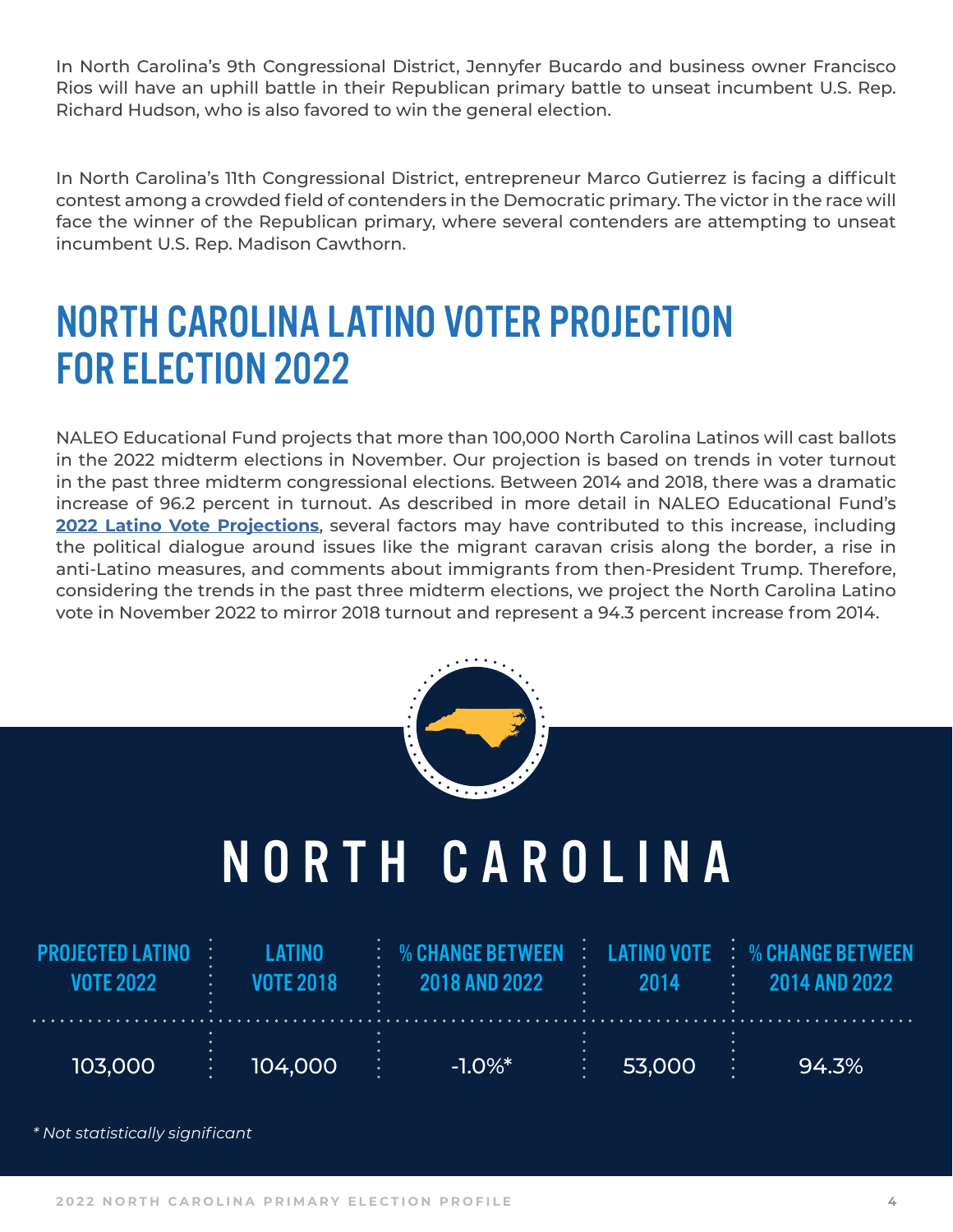In addition, the Latino share of all North Carolina voters in 2022 is expected to be 2.4 percent, which mirrors the Latino share in both 2018 and 2014.

Our Election 2022 projection is a floor, and the actual Latino vote could exceed the projection based on the political and policy environments leading into the November election. Furthermore, we note that one of the factors contributing to the groundbreaking turnout of Latinos in Election 2018 was the investment made by candidates and parties in Latino voter mobilization. This kind of investment will be crucial for the North Carolina Latino vote in Election 2022 to match or exceed the vote of 2018. More information about North Carolina Latino turnout can be found in "Voter Turnout" below and in NALEO Educational Fund's [analysis](https://naleo.org/wp-content/uploads/2022/02/2_17_2022_-_NEF_Release_-_Latino_-_Vote_Projections_Release_-_Final.pdf) of national and state projected turnout in Election 2022.

### POPULATION GROWTH BETWEEN 2010 AND 2020

Between 2010 and 2020, North Carolina's population grew from 9.5 million to 10.4 million, increasing 9.5 percent. During the same period, the state's Latino population grew from 800,120 to 1.1 million, increasing 39.8 percent. By comparison, the state's non-Latino population increased by 6.7 percent. The increase in North Carolina's Latino population accounted for over one-third (35.2 percent) of the state's population growth during the past decade.



See "Sources" at the end of this profile for information about the potential impact of the national net *undercount of Latinos in Census 2020 on the data in this profile.*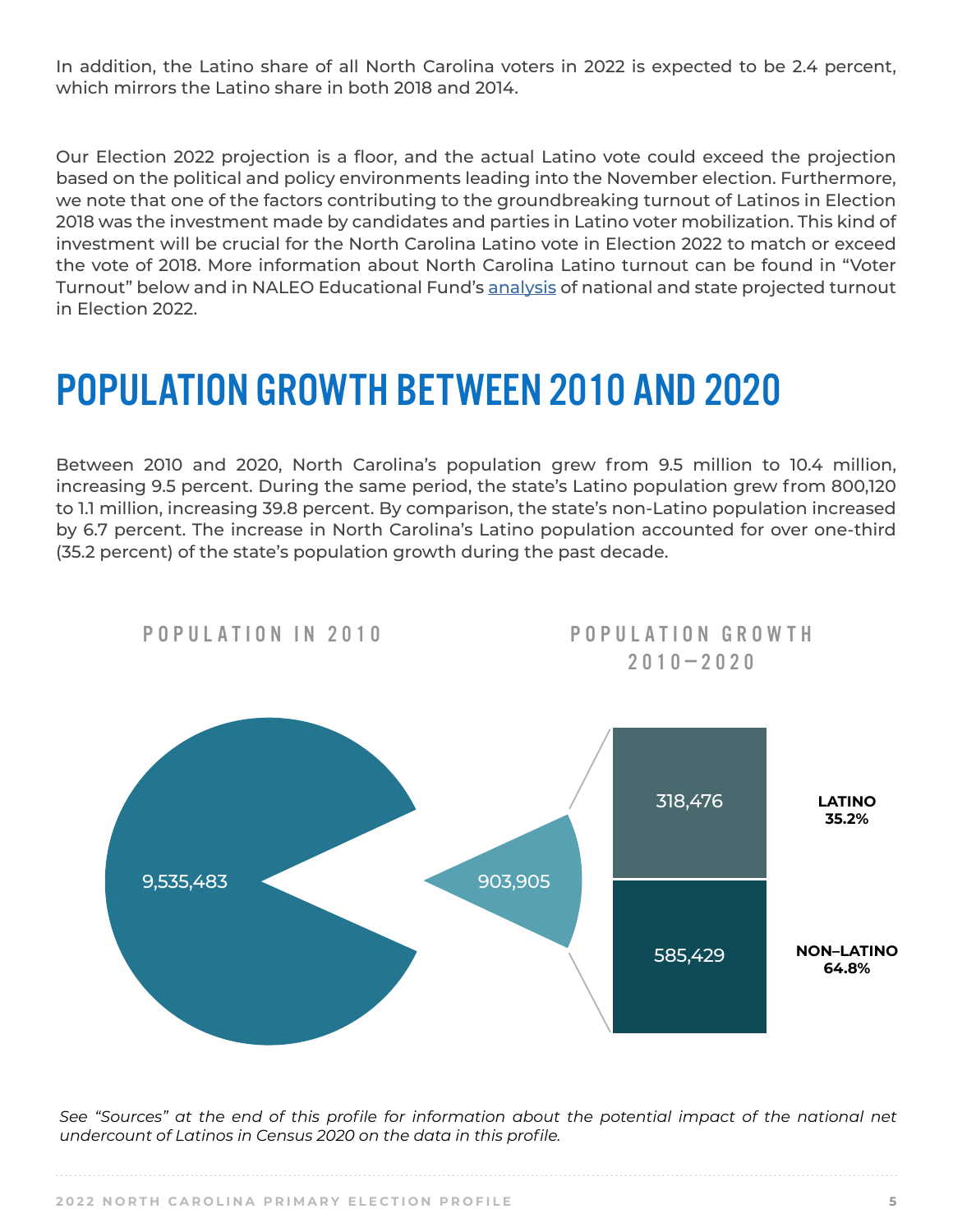#### GROWTH OF NORTH CAROLINA POPULATION GROUPS 2010-2020

The North Carolina Latino population increase between 2010 and 2020 exceeded the growth of other population groups.



| <b>NORTH CAROLINA</b> |                                      | <b><i>SHARE OF TOTAL</i></b> |       |
|-----------------------|--------------------------------------|------------------------------|-------|
| A<br>POPULATION       | <b>All Latinos</b>                   | 1,118,596                    | 10.7% |
|                       | <b>Latino Adults</b>                 | 724,311                      | 8.9%  |
|                       | Latino Voting-Age<br><b>Citizens</b> | 342,411                      | 4.5%  |

See *"Sources"* at the end of this profile for information about the comparability of data sources for this table.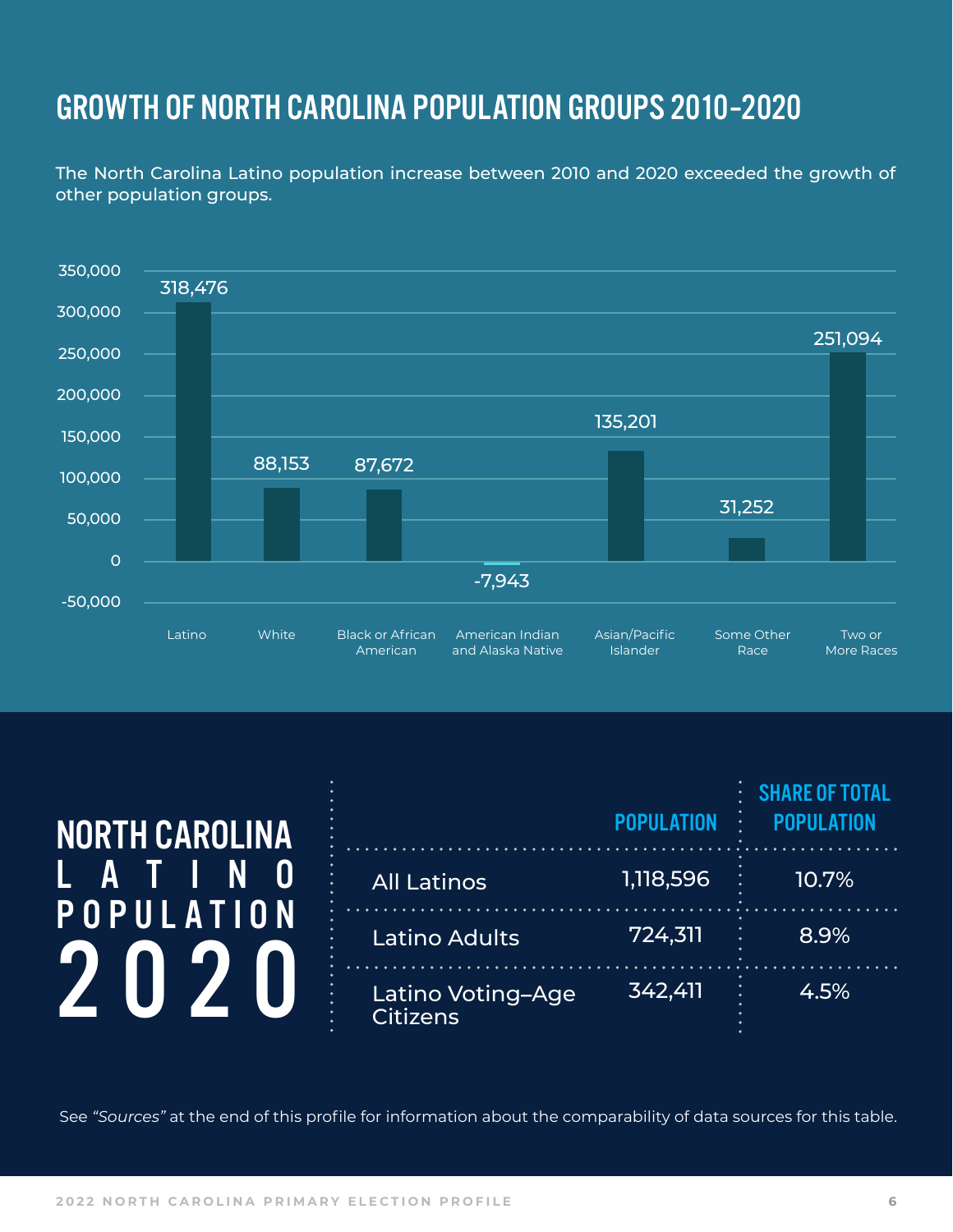### NORTH CAROLINA L A T I N O **ELECTORATE**

(as of March 2022, from VAN voter file)

| <b>Total Registered Voters</b>                     | 6,307,249 |
|----------------------------------------------------|-----------|
| <b>Latino Registered Voters</b>                    | 232,491   |
| <b>Latino Share of Registered</b><br><b>Voters</b> | 4%        |

Nearly 4 percent of North Carolina registered voters are Latino.

### AGE

North Carolina Latino registered voters tend to be younger than non-Latinos, with 18–24-year-olds comprising 29 percent of registered Latinos, compared to 10 percent of non-Latinos. Similarly, 24 percent of Latino registered voters are 25–34-year-olds, compared to 15 percent of non-Latinos. In contrast, 53 percent of non-Latino registered voters are 50 and older, compared to 23 percent of Latinos.



*Totals may not add up to 100% because of rounding.*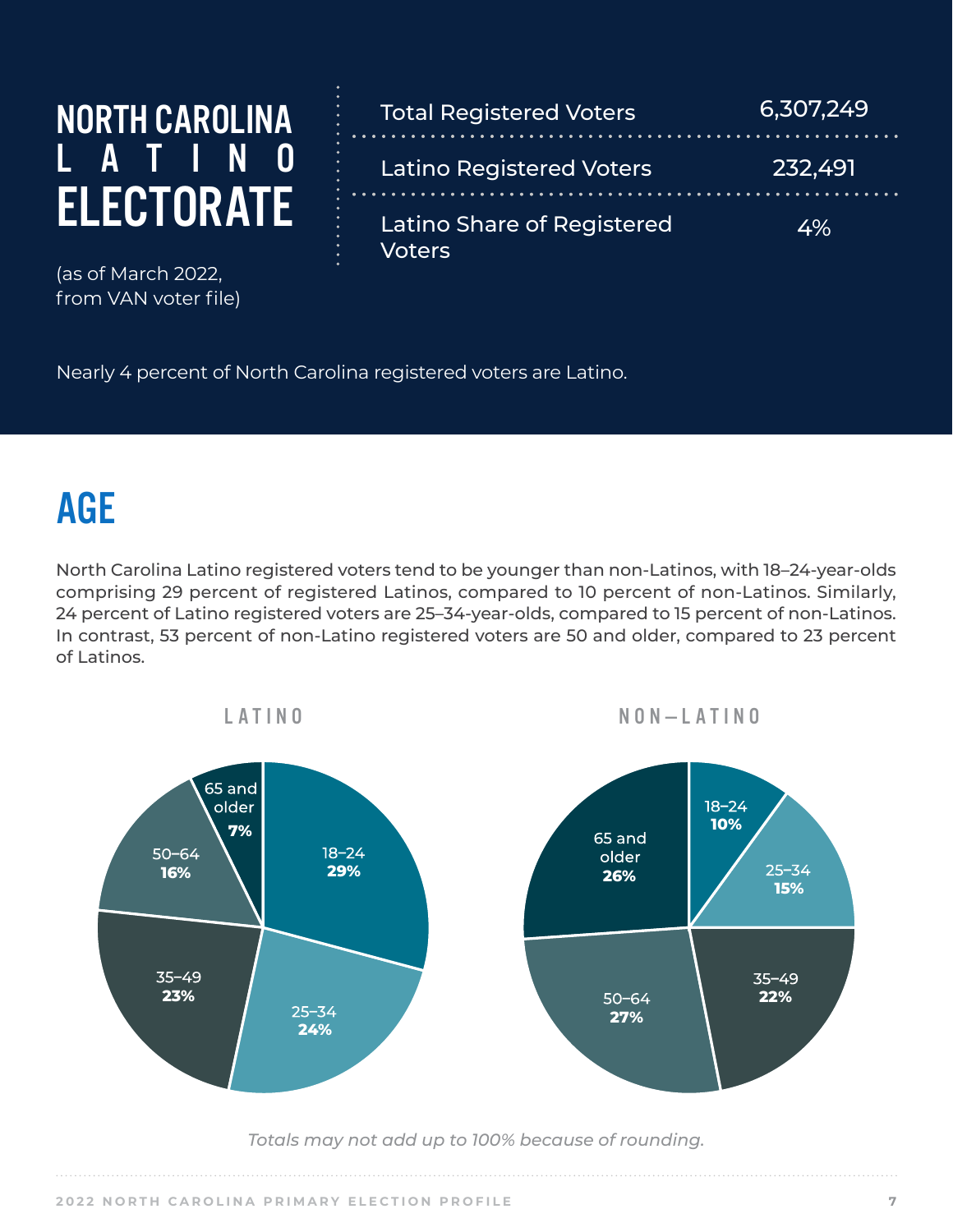### LATINO VOTER TURNOUT

Latino voter turnout in North Carolina midterm elections decreased nearly 34 percent from 80,000 in 2010 to 53,000 in 2014. However, between 2014 and 2018, there was dramatic growth in the number of Latino voters from 53,000 to 104,000 — an increase of 96 percent.

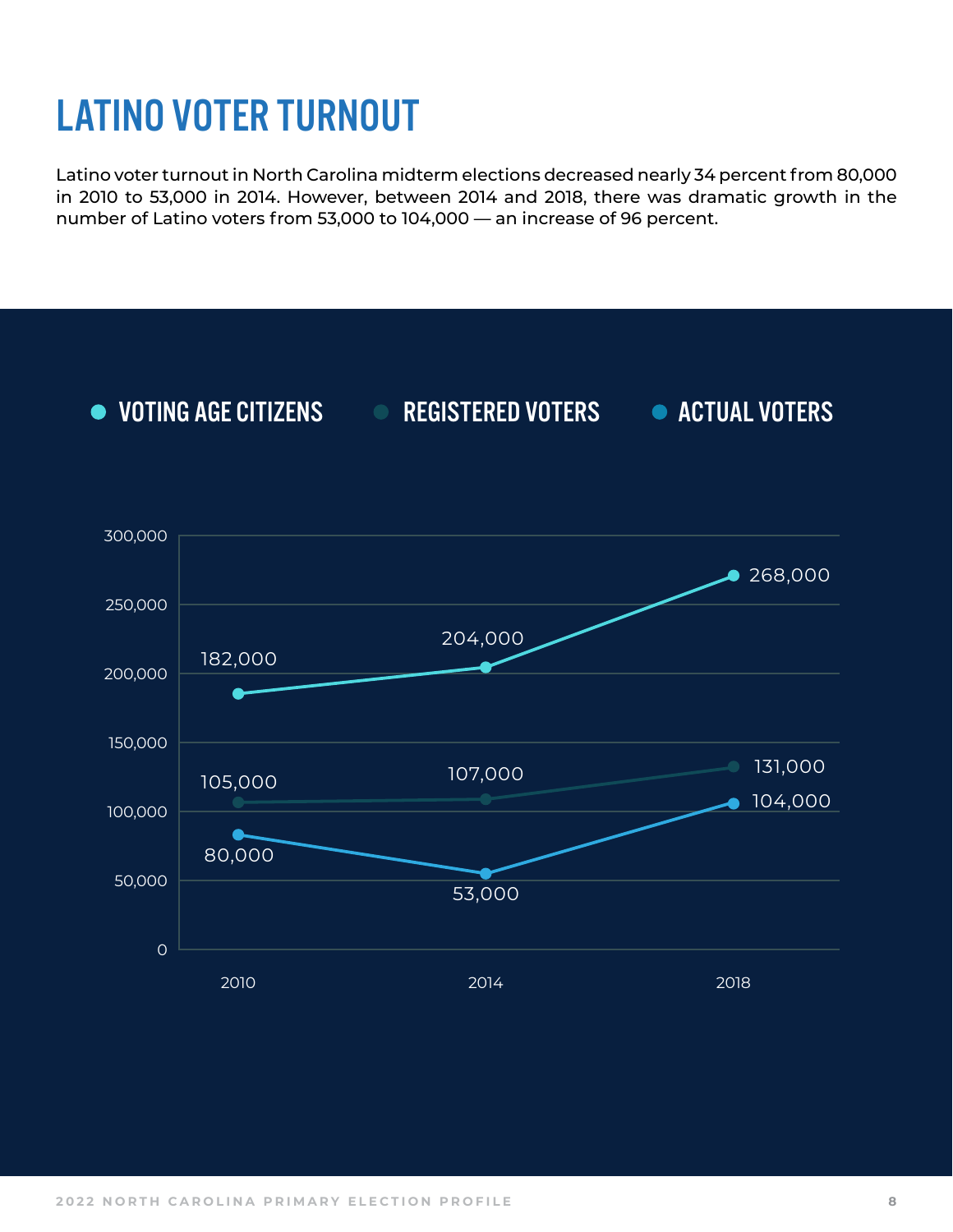#### LATINOS IN NORTH CAROLINA ELECTED OFFICES 1996-2021

In 2021, 6 Latinos served in elected office in North Carolina, with 83 percent serving at the local level, including county, municipal, school board, and judicial officials.

| NORTH CAROLI<br>ΝA          | 1996                     | 2001     | 2007                     | 2013                     | 2021           |  |
|-----------------------------|--------------------------|----------|--------------------------|--------------------------|----------------|--|
| <b>State Legislators</b>    | E                        | T        | $\overline{2}$           |                          | 1              |  |
| County                      | $\equiv$                 | $\sim$   | 1                        | $\overline{\phantom{a}}$ |                |  |
| Municipal                   | $\sim$                   | $\equiv$ | $\overline{1}$           | ۰                        | $\overline{2}$ |  |
| Judicial                    | ۰                        | -        | $\overline{\phantom{a}}$ | ۰                        |                |  |
| <b>School Board Members</b> | $\overline{\phantom{a}}$ | ۰.       | $\overline{\phantom{a}}$ | ٠                        |                |  |
|                             |                          |          | 4                        |                          | 6              |  |